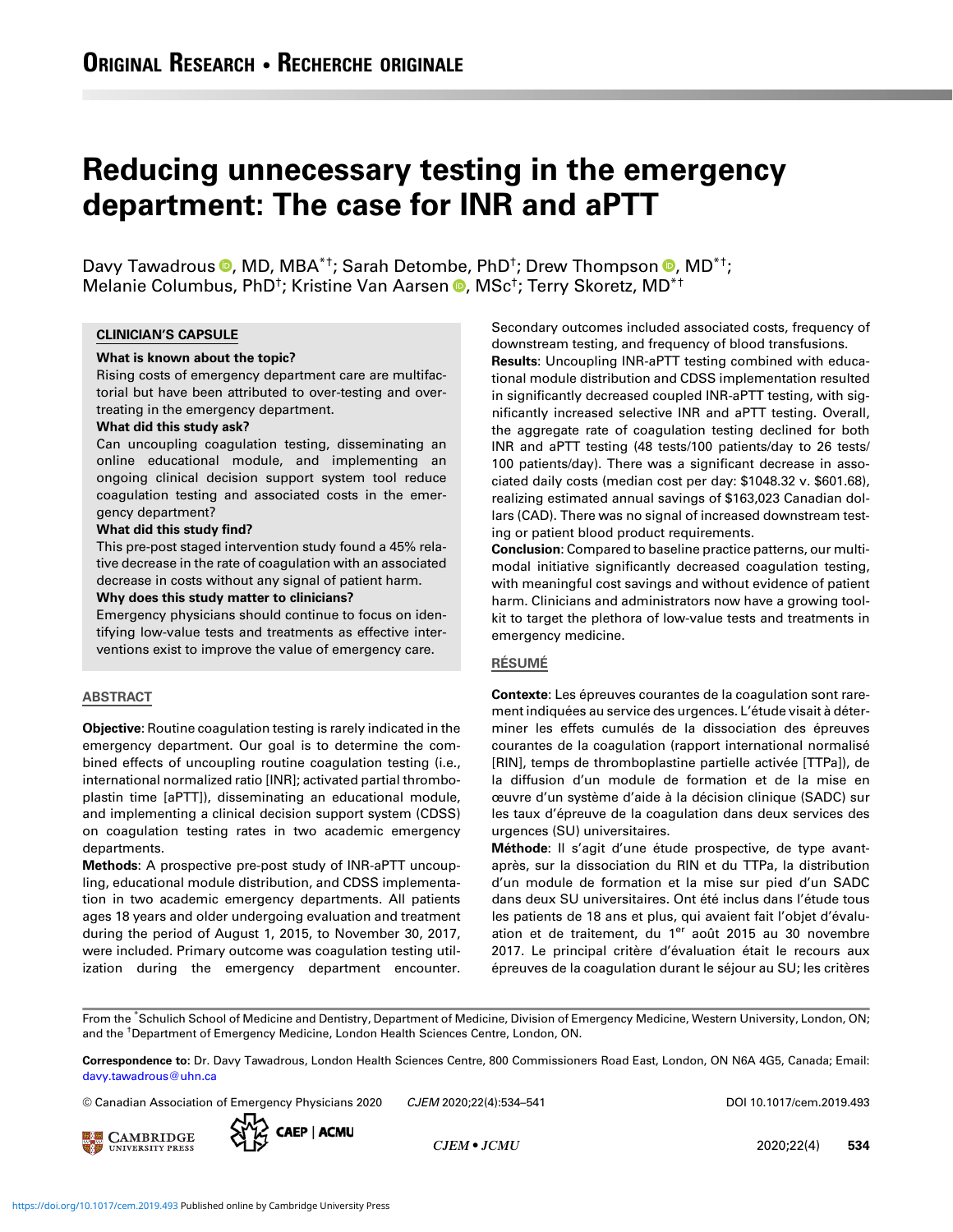secondaires d'évaluation comprenaient les coûts engendrés par les examens de laboratoire, la fréquence des épreuves effectuées en aval et la fréquence des transfusions de sang.

Résultats: La dissociation du RIN et du TTPa, alliée à la distribution du module de formation et à la mise sur pied du SADC, a conduit à une diminution significative du nombre de RIN-TTPa demandés conjointement, accompagnée d'une hausse significative du nombre de RIN et de TTPa demandés séparément. Dans l'ensemble, le taux d'épreuve de la coagulation a diminué tant pour le RIN que pour le TTPa (48 épreuves/ 100 patients/jour à 26 épreuves/100 patients/jour). Il s'en est suivi une diminution significative des coûts quotidiens engendrés par les examens de laboratoire (coût médian par jour : 1048,32 \$ contre 601,68 \$), ce qui a permis de réaliser des économies d'environ 163 023 \$ CA par année. Enfin,

aucun indice ne laissait croire à une augmentation du nombre d'épreuves de la coagulation effectuées en aval ou de demandes de produits sanguins.

Interprétation: Comparativement aux pratiques courantes initiales, l'initiative à l'étude, composée de différents volets, a permis de diminuer sensiblement le nombre d'épreuves de la coagulation, ce qui s'est traduit par des économies de coûts importantes, et ce, sans signe de préjudice pour les patients. Les cliniciens et les administrateurs disposent maintenant d'une trousse en évolution, qui permet de cibler toute la panoplie d'épreuves et de traitements de peu de valeur en médecine d'urgence.

Keywords: Costing, efficiency, emergency medicine, laboratory medicine

## INTRODUCTION

As the total sum of healthcare expenditures continues to climb, a climate of fiscal restraint has emerged to slow health spending relative to Canada's economic growth, making prudent use of existing resources of the utmost importance.<sup>1</sup> In emergency departments (EDs) across the country, costs of care continue to rise. $^{2}$  $^{2}$  $^{2}$  Drivers of this increase are multifactorial and are commonly attributed to over-testing and over-treating as a result of medico-legal motivations, lack of adherence to practice guidelines, and lack of cost awareness.<sup>[2,3,4](#page-7-0)</sup>

The pervasiveness of over-testing and over-treating has inspired educational strategies such as the Choosing Wisely™ campaign, which calls on specialty societies to identify tests and treatments that are overused and do not provide meaningful benefit to patients.<sup>3</sup> Using a modified Delphi consensus process, Schuur et al. generated an extensive list of tests and treatments that are of little value to the emergency encounter.<sup>5</sup> This list, among others, was subsequently modified and adopted by the American College of Emergency Physicians and the Can-adian Association of Emergency Physicians.<sup>[6,7](#page-7-0)</sup> However, despite widespread support, little progress has been made in the way of reducing low-value practices.<sup>8</sup>

One recommendation published by Schuur et al. advised against the routine use of coagulation testing (i.e., international normalized ratio [INR]; activated partial thromboplastin time [aPTT]) in the ED in the absence of hemorrhage or suspected coagulopathy.<sup>[5](#page-7-0)</sup> As there were over 59,000 INR and aPTT studies completed in our two academic EDs in 2014, our goal is to

enhance physician awareness and utilization of this lowvalue intervention (Richard Bak, MLT. E-mail communication regarding INR and aPTT testing in the ED [2015]). Accordingly, the purpose of our study is to determine the combined effects of uncoupling coagulation testing, disseminating an online educational module, and implementing an ongoing clinical decision support system (CDSS) tool on ED coagulation testing utilization and associated costs.

## **METHODS**

## Study design and setting

A prospective pre-post study included all patients presenting to the adult EDs of London Health Sciences Centre's Victoria Hospital (tertiary trauma centre) and University Hospital (tertiary centre) between August 1, 2015, and November 30, 2017 (∼120,000 visits annually). During this time, our ED was staffed by physicians and residents who could independently order testing, nurses who could enact medical directives, and medical students who required staff approval to place orders. This study was carried out according to a pre-specified protocol that was approved by the London Health Sciences Centre Research Ethics Board.

## Population

All patients ages 18 years and older undergoing evaluation (i.e., triage to disposition) at Victoria Hospital or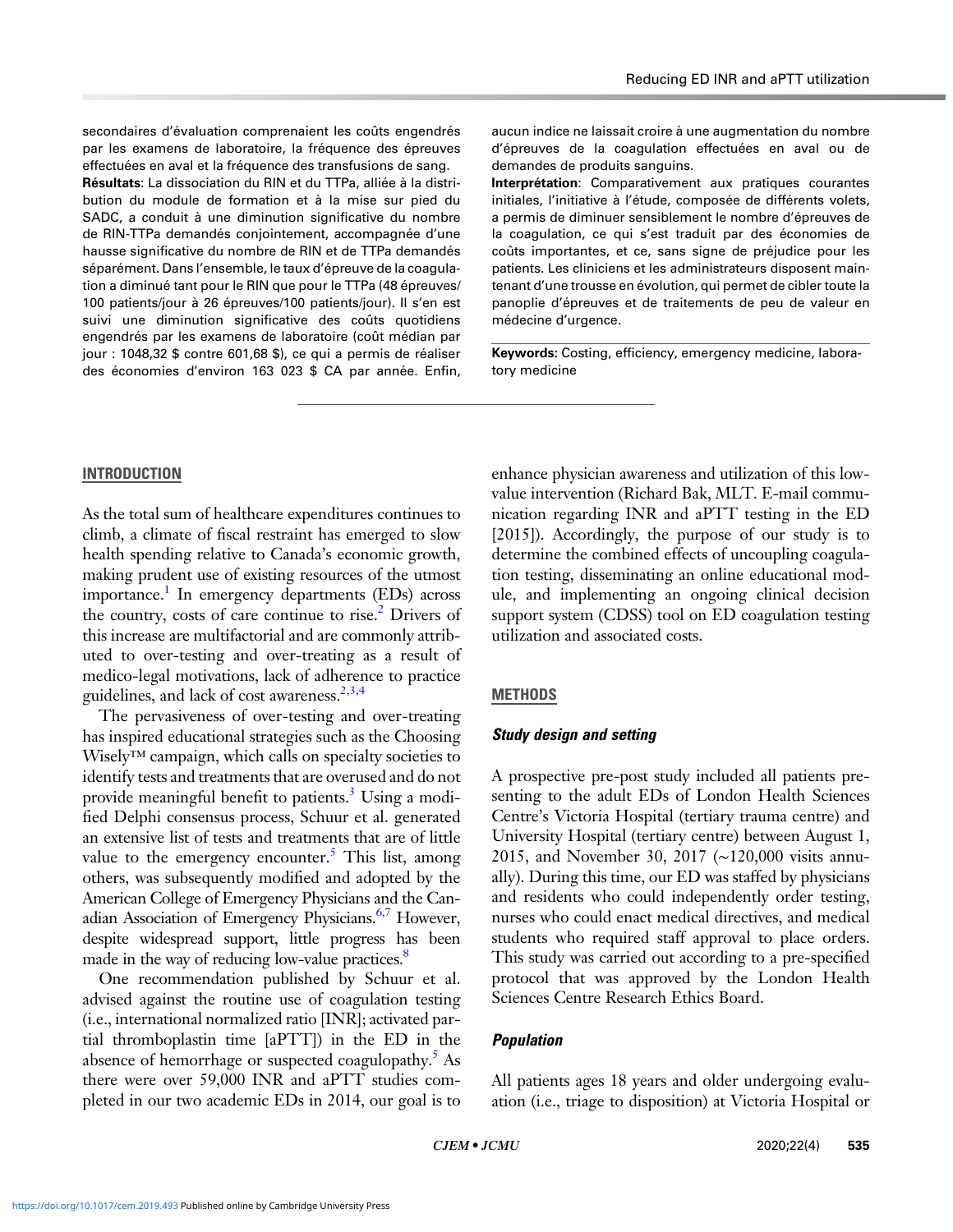University Hospital's adult ED during the study period were eligible for study inclusion. For patients with multiple eligible visits, each encounter was a unique data point. Throughout the study period, patients were provided standard care at the discretion of the emergency physician.

## Intervention

At baseline (August 1, 2015–January 31, 2016), coagulation testing in our computerized provider order entry (CPOE) system included a coupled INR-aPTT orderable on a "quick order" entry page (i.e., an easily accessible and convenient selection of commonly ordered tests and treatments), but also selective INR and aPTT orderables that each provider would have to search for to select. The coupled INR-aPTT orderable was included and pre-selected in several order sets (e.g., chest pain order set, trauma order set) as per local policies. To better evaluate the effects of our intervention, default contents of order sets were not modified over the course of the study.

During the uncoupling phase (March 17, 2016 – July 24, 2016), the options available on the quick order entry page were modified to include coupled INR-aPTT, as well as selective INR and aPTT testing. In order sets, coupled INR-aPTT and selective INR and aPTT testing were offered, but only the coupled INR-aPTT orderable was pre-selected to maintain order set defaults. Providers were not notified of these changes. This phase was complicated by several logistic and technical difficulties, resulting in the exclusion of 43 days (February 1, 2016 – March 16, 2016) from the analysis.

In the intervention phase (July 25, 2016 – January 31, 2017), the quick order entry page and order sets were modified to only include selective INR and aPTT testing. Subsequently, providers were instructed on coagulation testing indications and costs via an online educational module (available at [https://youtu.be/](https://youtu.be/YyOcX1mvjTs)  $YyOcX1mvjTs$ .<sup>[9](#page-7-0)</sup> This module was provided by email to all physicians and nursing staff, and to all house staff on an ongoing basis in their orientation package. After a two-month, phase-in period, a CDSS tool was activated in the CPOE system to remind providers of the indications and costs for INR and aPTT testing when-ever coagulation testing was ordered (see [Figure 1\)](#page-3-0).  $^9$  A provider would then acknowledge the alert (i.e., click "OK") and independently choose to discontinue testing or proceed to sign-off on the order, as per usual based on their clinical judgement. There were no similar alerts in our computerized order-entry system, otherwise.

To explore the stability of our outcomes, an extended observation phase (February 1, 2017–November 30, 2017) was included. Otherwise, no significant changes occurred in our ED or CPOE system during the study period.

## Outcome measures

All health records of study participants were reviewed to determine the impact of our adjustments on coagulation testing. The primary outcome was the rate of INR, aPTT, and coupled INR-aPTT testing (i.e., median number of tests/100 patients/day). Secondary outcomes included the rate of serum electrolyte testing (i.e., control testing), associated costs (i.e., median daily cost, overall cost reduction), frequency of downstream INR and/or aPTT testing, and frequency of blood product transfusion (packed red blood cells, fresh frozen plasma, and/or prothrombin complex concentrate) following an ED encounter for those without ED coagulation testing.

In evaluating costs associated with laboratory testing, the Ministry of Health and Long-Term Care's Schedule of Benefits was used to determine the labour, management, and supplies (LMS) consumed to perform any given test in Ontario, Canada.<sup>10</sup> As such, each test was assigned a number of LMS units based on the intensity of resource utilization, each of which was equivalent to \$0.517 Canadian dollars (CAD). An INR test (Schedule of Benefits Code: L445) costs 12 LMS units (i.e., \$6.20 CAD), whereas an aPTT test (Schedule of Benefits Code: L462) costs 14 LMS units (i.e., \$7.24 CAD). These values were used to calculate the cost effects of the intervention.

Notably, all interventions are designed and implemented using existing hospital equipment and personnel and, therefore, incurred no additional variable costs. Furthermore, our measurements do not account for variable costs, such as the specialized laboratory tubes required for coagulation testing, nor the personnel time required to update the ED's CPOE system and produce educational materials.

## Data analysis

Descriptive statistics are calculated for the number of days, patients, and each type of coagulation test in each study phase. Testing rates are calculated as the number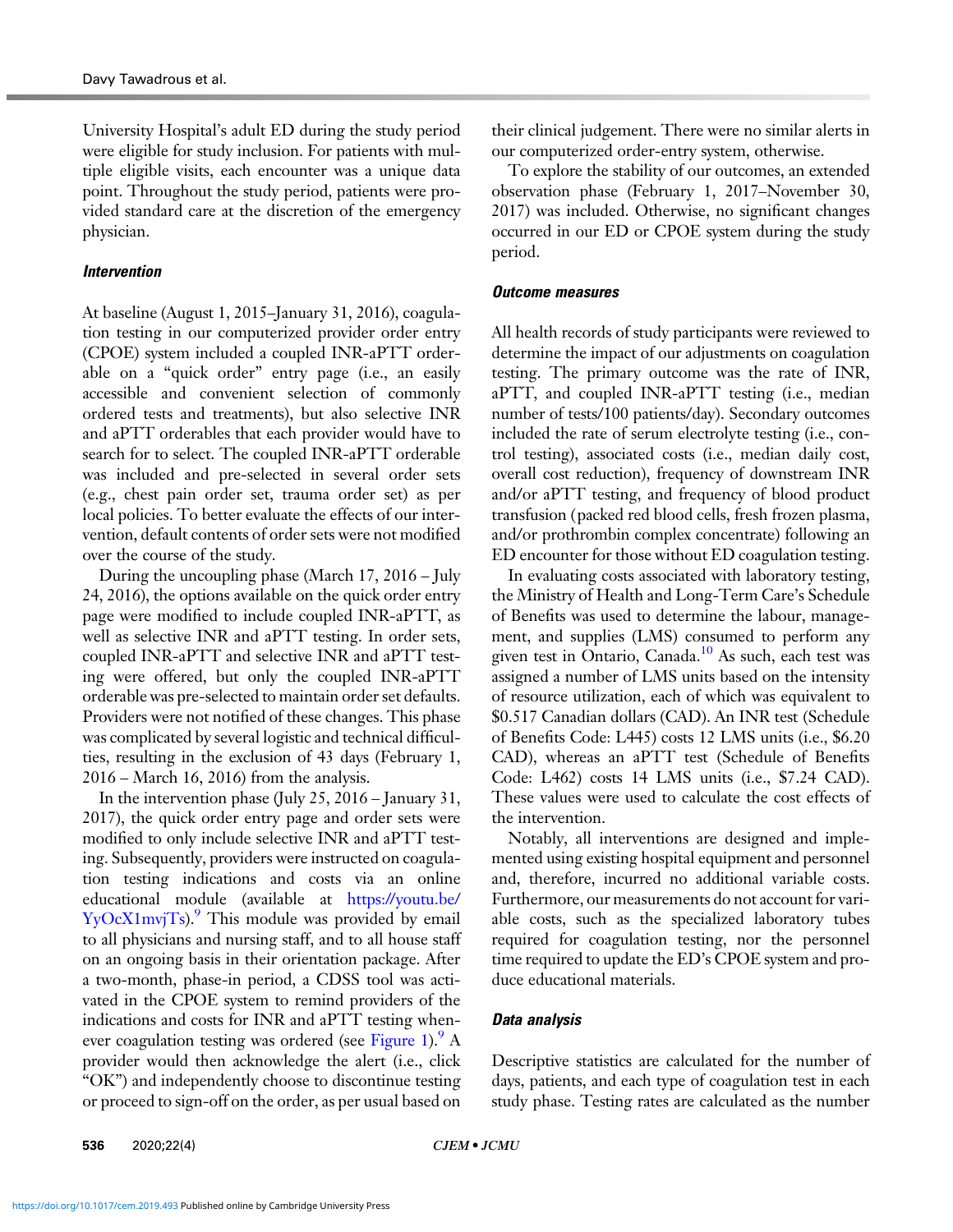<span id="page-3-0"></span>

Figure 1. Clinical decision support system alert.

of tests per 100 ED visits per day and are evaluated for individual orderables (i.e., INR-aPTT, INR, or aPTT), as well as in aggregate (i.e., INR and aPTT). Variables are examined to determine a normal or nonnormal distribution using the Shapiro–Wilk test. The Hodges–Lehmann estimate is used to determine 95% confidence intervals (CIs) for the differences in testing rates and costs between phases. All values are reported as median  $\pm$  interquartile range (IQR) or mean  $\pm$  95% CI, where appropriate. All data are collected in password-protected Microsoft Excel spreadsheets (Microsoft Corporation, Redmond, WA) and imported into SPSS, Version 23.0 (IBM Corporation, Armonk, NY) for statistical analysis.

## RESULTS

The study included 272,870 ED visits of patients who were evaluated in Victoria Hospital's and University Hospital's adult EDs and incurred 93,128 coagulation tests over the course of the study (coupled INR-aPTT: 27,061; INR: 21,272; aPTT: 17,734; [Table 1](#page-4-0)).

## Testing frequency

The median and aggregate numbers of coagulation testing throughout the various phases are shown in [Figure 2](#page-4-0) and [Table 2.](#page-4-0) Over the course of the study, there were no significant changes in the testing rate of serum electrolytes. With uncoupling, the median rate of coupled INR-aPTT testing decreased (change: -13 tests/100 patients/day), with an associated increase in the median rate of selective INR (change: +11 tests/100 patients/ day) and aPTT testing (change: +10 tests/100 patients/ day).

Following the distribution of the educational module, small decreases were observed in the median rate of coupled INR-aPTT testing (change: -2 tests/100 patients/day), selective INR testing (change: -1 tests/ 100 patients/day), and aPTT testing (change: -2 tests/ 100 patients/day).

With subsequent implementation of our CDSS tool, the median rate of coupled INR-aPTT testing continued to decrease (change: -5 tests/100 patients/day) along with the median rate of aPTT testing (change: -1 tests/100 patients/day). However, the median rate of selective INR testing displayed no change (change: 0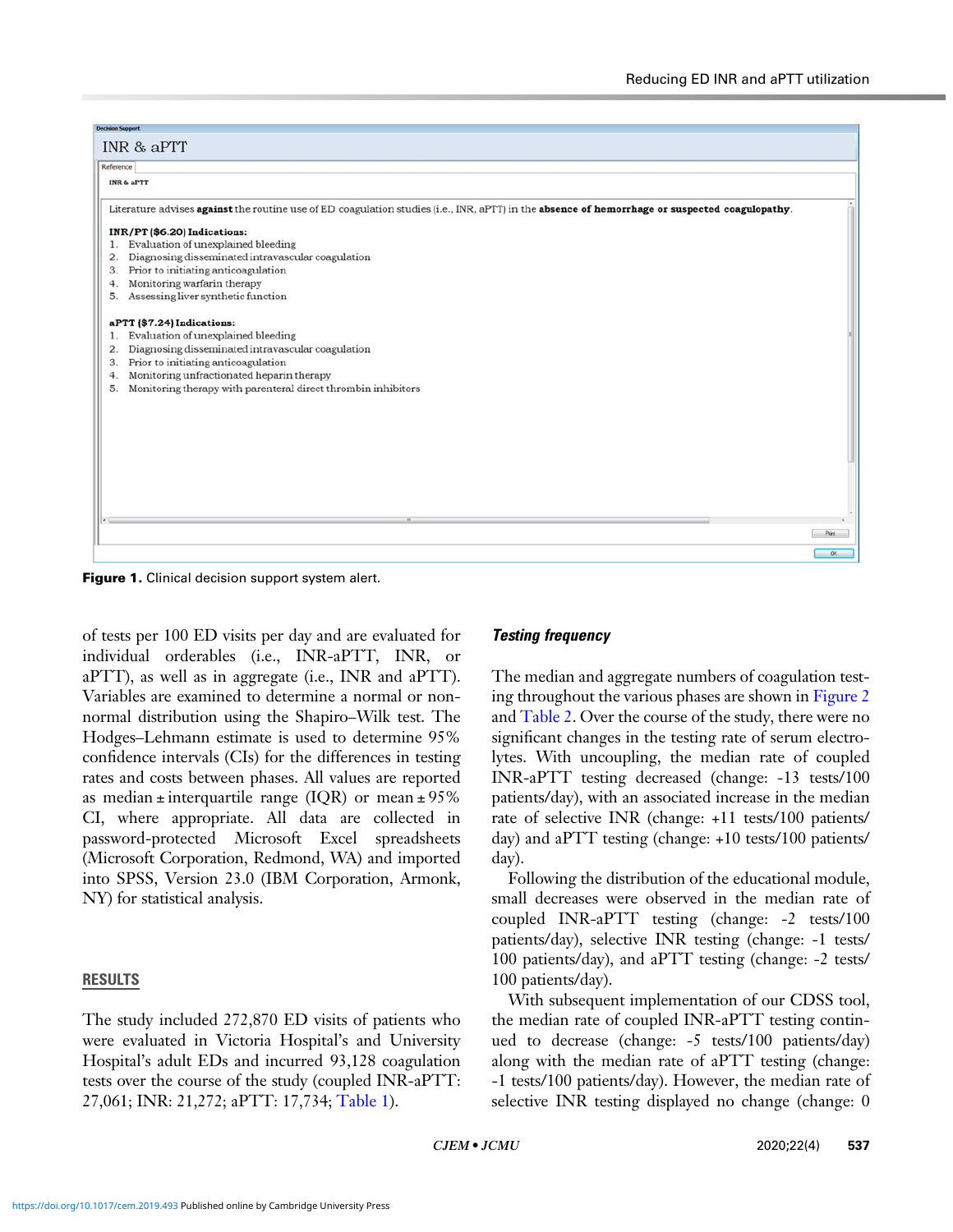<span id="page-4-0"></span>

| Table 1. Descriptive data of each study phase |                  |                   |                          |                                 |                  |
|-----------------------------------------------|------------------|-------------------|--------------------------|---------------------------------|------------------|
|                                               | <b>Baseline</b>  | Uncoupling        | Educational intervention | Educational intervention + CDSS | Observation      |
| Total days                                    | 184              | 130               | 57                       | 134                             | 303              |
| Total patients                                | 60.050           | 42,322            | 19,930                   | 46.263                          | 104.305          |
| Median daily visits                           | 326              | 326               | 348                      | 342                             | 349              |
| Admitted to hospital (%)                      | 10,925 (18.4%)   | 10.480 (18.5%)    | 3,387 (17.2%)            | 8.284 (18.2%)                   | 19,212 (18.4%)   |
| Median age (IQR)                              | 48.0 [29.0–67.0] | 48.00 [22.0-67.0] | 48.0 [30.0-67.0]         | 48.0 [29.0-67.0]                | 49.0 [30.0-67.0] |
| Gender (%)                                    |                  |                   |                          |                                 |                  |
| Male                                          | 27.571 (46.6%)   | 26.478 (46.7%)    | $9.374(47.8\%)$          | 21.097 (46.4%)                  | 48,900 (46.9%)   |
| Female                                        | 31,555 (53.3%)   | 30,208 (53.2%)    | 10.239 (52.2%)           | 24,367 (53.6%)                  | 55,317 (53.0%)   |
| Other                                         | 65 (0.1%)        | $60(0.1\%)$       | 18 (0.1%)                | $37(0.1\%)$                     | 88 (0.1%)        |



Figure 2. Rate of coupled and selective INR and aPTT tests in each study phase.

Point estimates represent the biweekly mean of the number coupled and selective INR and aPTT tests per 100 patients per day. Vertical error bars represent standard error.

\*Represents an error in the computerized order entry system that did not reflect the intended study methods. This period was removed from all other analyses.

| Table 2. Median and aggregate number of tests/100 patients/day (IQR) in each study phase                                                                                                                                                                                                |                 |             |                          |                                 |              |
|-----------------------------------------------------------------------------------------------------------------------------------------------------------------------------------------------------------------------------------------------------------------------------------------|-----------------|-------------|--------------------------|---------------------------------|--------------|
|                                                                                                                                                                                                                                                                                         | <b>Baseline</b> | Uncoupling  | Educational intervention | Educational intervention + CDSS | Observation  |
| Median rates:                                                                                                                                                                                                                                                                           |                 |             |                          |                                 |              |
| Coupled INR-aPTT                                                                                                                                                                                                                                                                        | 24 [22-26]      | 11 [10-13]  | $9[8-10]$                | $4$ [3-5]                       | $4$ [3-5]    |
| Selective INR                                                                                                                                                                                                                                                                           | $0$ [0-0]       | $11$ [9-13] | $10 [9 - 11]$            | $10[8-11]$                      | $9 [8 - 11]$ |
| Selective aPTT                                                                                                                                                                                                                                                                          | $0$ [0-0]       | 10 [8-11]   | 8 [7-10]                 | 7 [6-9]                         | $8[7-9]$     |
| Serum electrolytes <sup>t</sup>                                                                                                                                                                                                                                                         | 48 [45-51]      | 46 [44-49]  | 46 [43-49]               | 46 [42-49]                      | 46 [43-49]   |
| Aggregate rates <sup>#</sup> :                                                                                                                                                                                                                                                          |                 |             |                          |                                 |              |
| INR testing                                                                                                                                                                                                                                                                             | 24              | 22          | 19                       | 14                              | 14           |
| aPTT testing                                                                                                                                                                                                                                                                            | 24              | 21          | 17                       | 11                              | 12           |
| Total aggregate rate                                                                                                                                                                                                                                                                    | 48              | 43          | 36                       | 25                              | 26           |
| 1.76% of all INR and/or aPTT orderables were requested by study investigators.<br>t Serum electrolytes testing rate as a non-seasonal control for ED testing rate.<br>± A concert on a concertable mathematic contracts of a could concelled a fuller coloration of a concelled and the |                 |             |                          |                                 |              |

‡ Aggregate rate represents the total number of tests performed, regardless of the orderable selected by the provider.

538 2020;22(4) CJEM • JCMU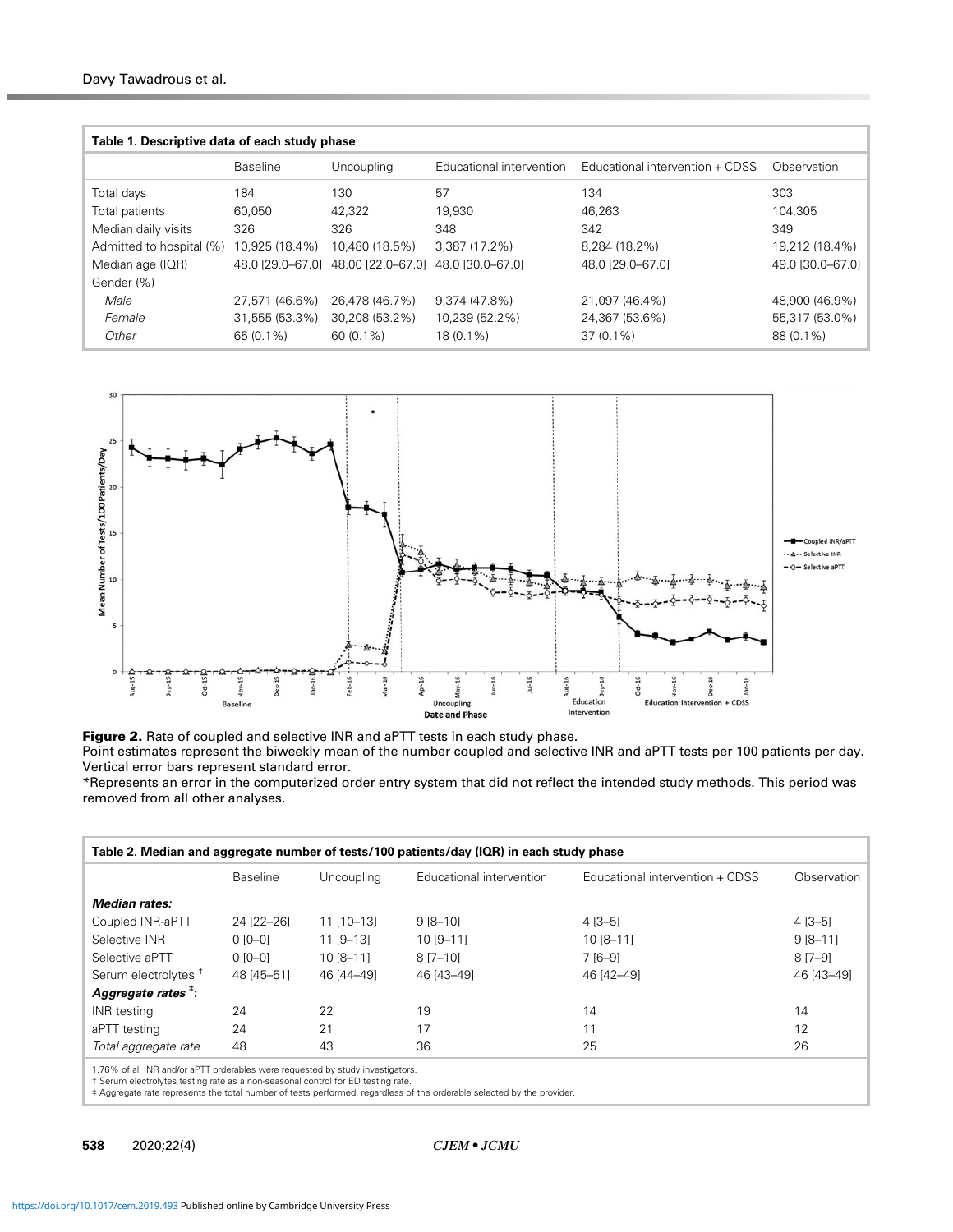| Table 3. Median cost (\$CAD) per day (IQR) for each study phase |                               |                            |                             |                                    |                            |  |
|-----------------------------------------------------------------|-------------------------------|----------------------------|-----------------------------|------------------------------------|----------------------------|--|
|                                                                 | <b>Baseline</b>               | <b>Uncoupling</b>          | Educational<br>intervention | Educational<br>intervention + CDSS | Observation                |  |
| Coupled INR-aPTT                                                | 1,048.32 [967.68-<br>1128.961 | 497.28 [416.64-<br>540.961 | 416.64 356.16-<br>490.561   | 174.72 [134.40-<br>204.961         | 201.60 [161.28-<br>228.481 |  |
| Selective INR                                                   | $0.00$ $[0.00 - 4.65]$        | 217.00 [186.00-<br>260.40  | 204.60 [186.00-<br>235.60   | 210.80 [179.80-<br>241.80          | 204.60 [173.60-<br>229.401 |  |
| Selective aPTT                                                  | $0.00$ $[0.00 - 5.43]$        | 224.44 [193.67-<br>267.881 | 209.96 [181.00-<br>253.40   | 188.24 [159.28-<br>224.441         | 195.48 [166.52-<br>231.681 |  |
| Total                                                           | 1.048.32                      | 938.72                     | 831.2                       | 573.76                             | 601.68                     |  |

tests/100 patients/day). During the observation phase, there was no significant changes in testing frequencies.

Overall, by uncoupling INR-aPTT testing and implementing our educational module and clinical decision support system intervention, the total aggregate rate of coagulation testing declined from 48 tests/100 patients/ day to 26 tests/100 patients/day (see [Table 2](#page-4-0)).

## Laboratory costs

When examining associated laboratory costs, a significant reduction in median daily laboratory costs was observed with uncoupling, as well as following the implementation of our educational module and CDSS tool (Table 3). Overall, median daily cost savings were \$446.64 CAD, which amount to an estimated \$163,023.60 CAD annually.

# Frequency of downstream coagulation testing

Among all patients who did not have any coagulation testing during their ED encounter, the frequency of coagulation testing varied by their disposition (i.e., admission, critical care, or discharged) but did not increase following implementation of our intervention regardless of the subgroup (Table 4).

# Frequency of blood product administration

Furthermore, for patients without any coagulation testing during their ED encounter, the frequency of blood product administration in the subsequent 48 hours did not vary significantly throughout study phases ([Table 5](#page-6-0)).

# **DISCUSSION**

Our study examines the combined effects of uncoupling INR-aPTT testing, disseminating an educational module, and implementing a clinical decision support system tool on coagulation testing rates in two academic EDs.

During the uncoupling phase of the study (i.e., allowing providers to choose between a standard coupled test or selectively choosing INR and/or aPTT), a drastic shift towards more selective testing was observed; however, this resulted in only a small decline in aggregate testing rates. This suggests one of two possibilities: firstly, providers ordered coupled testing regardless of the system design due to a lack of an understanding of indications for such testing; or, secondly, that most coupled testing originated from order sets where coupled testing is the default. Given that order sets were not modified during

| Table 4. Frequency of downstream coagulation testing                                                                                         |                  |                          |                  |                          |                  |                          |
|----------------------------------------------------------------------------------------------------------------------------------------------|------------------|--------------------------|------------------|--------------------------|------------------|--------------------------|
|                                                                                                                                              | 2015             |                          | 2016             |                          | 2017             |                          |
| Disposition                                                                                                                                  | No ED<br>testing | % Testing in 24<br>hours | No ED<br>testing | % Testing in 24<br>hours | No ED<br>testing | % Testing in 24<br>hours |
| Admitted as inpatient                                                                                                                        | 3.597            | 29%                      | 10.996           | 30%                      | 12.751           | 28%                      |
| Admitted to intensive care or 82<br>OR                                                                                                       |                  | 67%                      | 242              | 59%                      | 264              | 56%                      |
| Discharged*                                                                                                                                  | 33.765           | $1\%$                    | 86.772           | 1%                       | 87.279           | $1\%$                    |
| $ED = Emerqency$ department; $OR = operating$ room.<br>*Testing included only that which was completed at the London Health Sciences Centre. |                  |                          |                  |                          |                  |                          |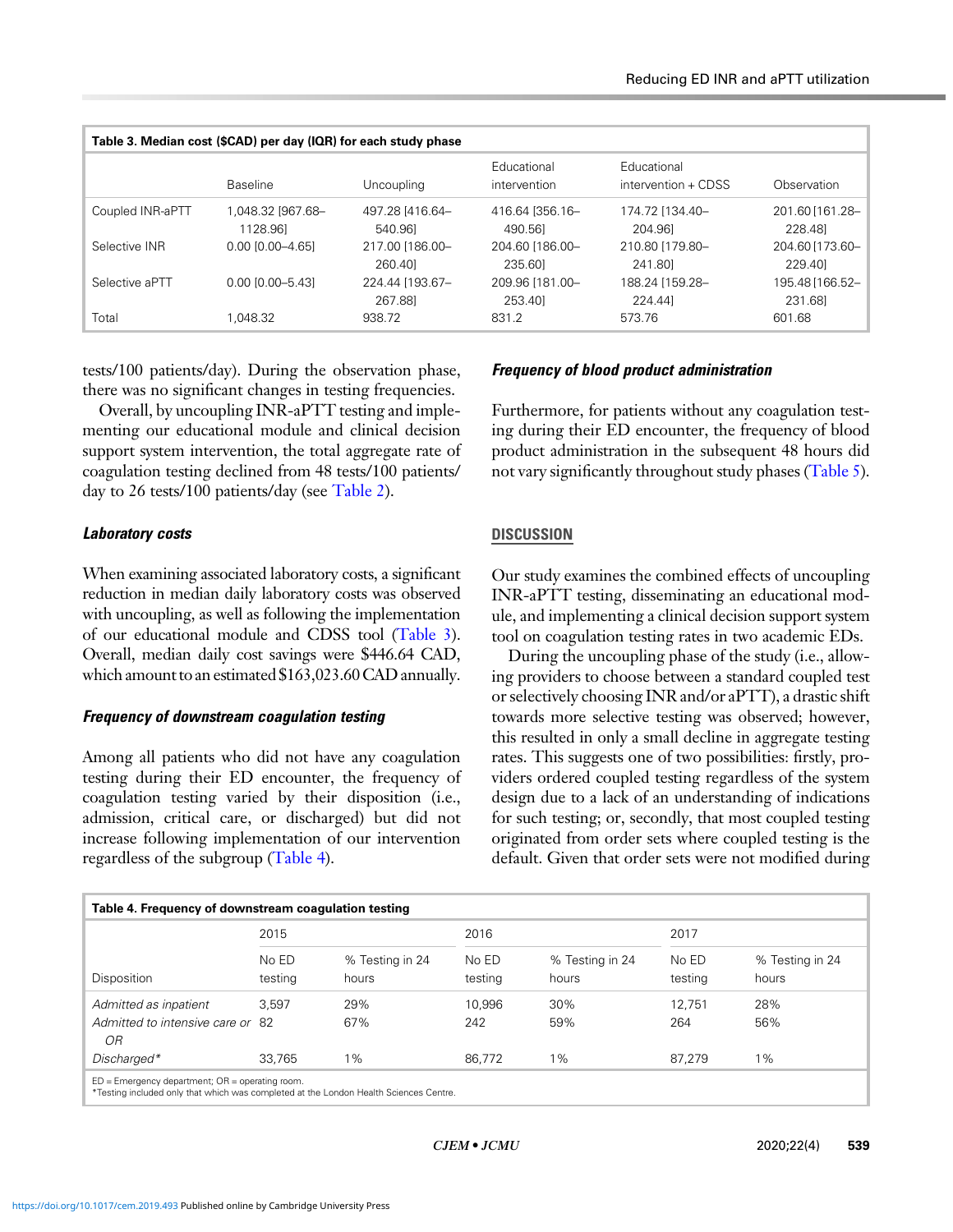<span id="page-6-0"></span>

| Table 5. Frequency of blood product administration among<br>patients without ED coagulation testing |                  |                                                        |  |  |
|-----------------------------------------------------------------------------------------------------|------------------|--------------------------------------------------------|--|--|
| Phase                                                                                               | No ED<br>testing | Number (%) requiring blood<br>products within 48 hours |  |  |
| Baseline                                                                                            | 45,158           | 96 (0.21%)                                             |  |  |
| Uncoupling                                                                                          | 32,456           | 75 (0.23%)                                             |  |  |
| Fducational<br>intervention                                                                         | 16,020           | 39 (0.24%)                                             |  |  |
| Educational<br>$intervention +$<br>CDSS                                                             | 39.451           | 102 (0.26%)                                            |  |  |
| Observation                                                                                         | 90.832           | 222 (0.24%)                                            |  |  |
| $CDSS =$ Clinical decision support system; $ED =$ emergency department.                             |                  |                                                        |  |  |

the uncoupling phase, we can infer that this shift to selective testing stemmed from individual providers (i.e., via order entry page). However, as there was minimal change in aggregate testing rates, we believe providers continued to order coupled testing due to a lack of an understanding of indications for coagulation testing.

At the outset of the intervention phase, the educational intervention resulted in a continued shift away from coupled testing but without a related increase in selective testing. As our CDSS used a conspicuous and contiguous reminder with content pertinent to the testing at hand, a further reduction of coupled testing and the largest decrease in aggregate coagulation testing was observed. Most importantly, the observed reduction in coagulation testing was accomplished without any signal of patient harm, as represented by the stable rate of blood product transfusions in the subsequent 48 hours throughout the course of our study.

The observed reduction in aggregate coagulation testing following the educational module and CDSS implementation is consistent with existing literature. In a systematic review of 109 studies on the ability of various interventions (i.e., educational, system-based, audit-feedback, and incentive-penalty) to reduce test utilization, Kobewka et al. found that, while all intervention categories in isolation can reduce test utilization to a certain extent, interventions using multiple strategies were typically more effective.<sup>[11](#page-7-0)</sup> Interestingly, Kobewka et al. suggest that, unlike educational interventions, system-based interventions (i.e., CDSS) required fewer resources to sustain and typically maintained their effects beyond 1 year. This is consistent with the durability of our observed effect.

Furthermore, we see a growing body of literature with a focus on improving resource utilization in the ED. Our results are similar to those observed by Fralick et al., who safely observed a significant reduction in coagulation testing rates using a quality improvement approach.<sup>[12](#page-7-0)</sup> However, in contrast, there are four important differences in our study. Firstly, we used an educational intervention and CDSS alert to effectively empower users in reducing inappropriate testing, which is in contrast to Fralick et al., who utilized systemic changes to reduce inappropriate testing (i.e., removing all coagulation testing from order sets; back-end uncoupling of testing). Secondly, each change that we implemented was staged to enable us to determine the effect size of each intervention. Thirdly, we monitored for downstream testing to ensure that any testing avoided during the ED encounter represented true savings for the system. Finally, we included an extended observation window to allow for confidence in the durability of our results. Despite these differences, we believe both studies highlight the value of multimodal interventions and the tremendous opportunity for improved resource utilization in emergency medicine.

## Limitations

Our study has several limitations that are important to consider. Firstly, due to logistic and technical difficulties with modification of the CPOE system, it was necessary to exclude data points from February 1, 2016 – March 16, 2016 from our analysis. While this reduced the number of observations, we suspect this had little effect on our conclusions given the large sample sizes and observed stability in testing rates. Secondly, our study was conducted at a single centre with unique patient management systems and one clinical group, thereby limiting our external generalizability. However, given similar reported effects by other groups, we expect that improved resource utilization can be achieved in comparable institutions. Thirdly, our costing methodology considered only the labour, materials, and resources required to perform coagulation testing within a laboratory environment and excluded important costs, such as those of testing tubes and personnel time to update the CPOE system and produce educational materials. Fourthly, the educational intervention was disseminated to all providers via email, and, therefore, we could not reliably determine uptake rates or assess the degree of knowledge translation; as a result, we interpret any observed effect of our educational intervention with caution. Fifthly, we compared point estimates of the various phases, which is susceptible to secular trends. While a